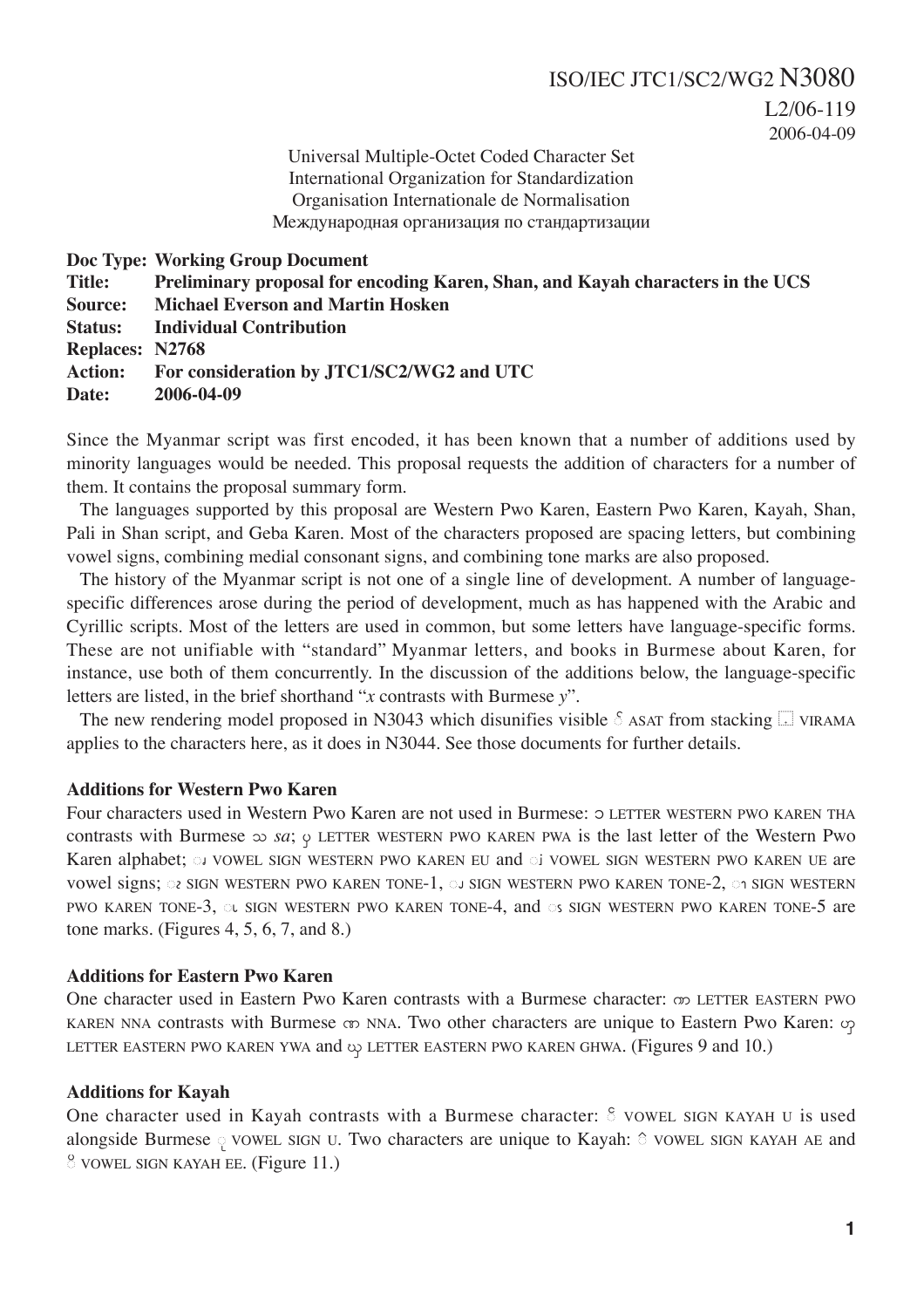## **Additions for Shan**

A number of characters contrast with Burmese characters:  $\infty$  LETTER SHAN A contrasts with Burmese 33 LETTER A; o LETTER SHAN KA contrasts with Burmese  $\infty$  LETTER KA; a LETTER SHAN KHA contrasts with Burmese  $\circ$  LETTER KHA;  $\circ$  LETTER SHAN CA contrasts with Burmese  $\circ$  LETTER CA;  $\circ$  LETTER SHAN NYA contrasts with Burmese  $\beta$  LETTER NYA;  $\approx$  LETTER SHAN NA contrasts with Burmese  $\beta$  LETTER NA;  $\infty$  LETTER SHAN PHA contrasts with Burmese  $\omega$  LETTER PHA;  $\omega$  LETTER SHAN THA contrasts with Burmese  $\infty$  LETTER SA;  $\rho$  LETTER SHAN HA contrasts with Burmese  $\infty$  LETTER HA;  $\circ$  LETTER SHAN HSIPAW RA contrasts with Burmese  $\circ$  LETTER RA;  $\circ$  VOWEL SIGN SHAN AA contrasts with Burmese  $\circ$  VOWEL SIGN AA;  $\circ$  CONSONANT SIGN SHAN WA contrasts with the Burmese  $\circ$  CONSONANT SIGN WA proposed in N3043. Other characters are unique to Shan:  $\varphi$  LETTER SHAN FA and  $\varphi$  LETTER SHAN HSIPAW FA represent [f] in different orthographies;  $\varepsilon$  VOWEL SIGN SHAN E represents open e;  $\delta$  VOWEL SIGN SHAN EE ABOVE represents close e wordinternally;  $\delta$  VOWEL SIGN SHAN E ABOVE represents open e word-internally;  $\delta$  VOWEL SIGN SHAN FINAL Y is used in rising diphthongs. Shan extends the VISARGA function with additional tone marks  $\circ$ , SIGN SHAN TONE-2,  $\circ$ ; SIGN SHAN TONE-3,  $\circ$  SIGN SHAN COUNCIL TONE-4 (used in Shan Council orthography),  $\circ$ . SIGN SHAN TONE-5,  $\infty$  SIGN SHAN TONE-6, and  $\infty$  SIGN SHAN COUNCIL EMPHATIC TONE (used in Shan Council orthography). (Figures 1, 2, and 3.)

## **Additions for Shan Pali**

A number of characters used for Pali in Shan context contrast with Burmese characters:  $\circ$  LETTER SHAN PALI GA contrasts with Burmese  $\circ$  LETTER GA;  $\circ$  LETTER SHAN PALI GHA contrasts with Burmese  $\infty$  LETTER GHA; so LETTER SHAN PALI JA contrasts with Burmese & LETTER JA;  $\omega$  LETTER SHAN PALI JHA contrasts with Burmese  $\varphi$  LETTER JHA;  $\psi$  LETTER SHAN PALI TTA contrasts with Burmese  $\varphi$  LETTER TTA;  $\psi$  LETTER SHAN PALI TTHA contrasts with Burmese  $G$  LETTER TTHA;  $\circ$  LETTER SHAN PALI DDA contrasts with Burmese  $G$  LETTER DDA;  $\circ$  LETTER SHAN PALI DDHA contrasts with Burmese  $\circ$  LETTER DDHA;  $\circ$  LETTER SHAN PALI NNA contrasts with Burmese CD LETTER NNA;  $\sigma$  LETTER SHAN PALI DA contrasts with Burmese  $\sigma$  LETTER DA;  $\sigma$  LETTER SHAN PALI DHA contrasts with Burmese  $\circ$  LETTER DHA;  $\circ$  LETTER SHAN PALI BHA contrasts with Burmese  $\infty$  LETTER BHA;  $\infty$  LETTER SHAN PALI LLA contrasts with Burmese  $\beta$  LETTER LLA. (Figure 1.)

### **Additions for Geba Karen**

One character used in Geba Karen contrasts with a Burmese character:  $\degree$  vOWEL SIGN GEBA KAREN I, used for a tense "i", contrasts with Burmese  $\textdegree$  VOWEL SIGN I. (Figure 12.)

### **Ordering**

The unified order for the Myanmar script incorporating the characters here (and those of N3044) is given below. Ordering is syllable-based, so this is indicative of only one level of ordering.

```
ka < shan-ka < kha < shan-kha < ga < shan-pali-ga < gha < shan-pali-gha < nga < mon-nga < 
ca < shan-ca < cha < ja < shan-pali-ja < jha < shan-pali-jha < mon-jha < sgaw-karen-sha < nya < shan-nya < nnya < 
                        tta < shan-pali-tta < ttha < shan-pali-ttha < dda < shan-pali-dda < 
                    ddha < shan-pali-ddha < nna < shan-pali-nna < eastern-pwo-karen-nna < 
                       ta < tha < da < shan-pali-da < dha < shan-pali-dha < na < shan-na < 
                        pa < pha < shan-pha < shan-fa < ba < bha < shan-pali-bha < ma < 
        ya < ra < la < wa < shan-tha < sha < ssa < western-pwo-karen-tha < sa < great-sa < ha < shan-ha < 
               lla < shan-pali-lla < mon-bba < eastern-pwo-karen-ywa < eastern-pwo-karen-gwa < 
                        a <shan-a<shan-hsipaw-fa<shan-hsipaw-ra< i < ii<u<uu<vocalic-r < vocalic-rr < vocalic-l < vocalic-ll < e < mon-bbe < western-pwo-karen-pwa < mon-e < o < au
```
### **Issues**

Several characters look as though they could be sequences of a base character plus the proposed  $*U+103E$  © CONSONANT SIGN MEDIAL HA. These are:  $c\epsilon$  letter SHAN FA,  $\varphi$  letter SHAN HA,  $\varphi$  letter SGAW KAREN SHA (proposed in N3044),  $\varphi$  letter western pwo karen pwa,  $\varphi$  letter eastern pwo karen ywa,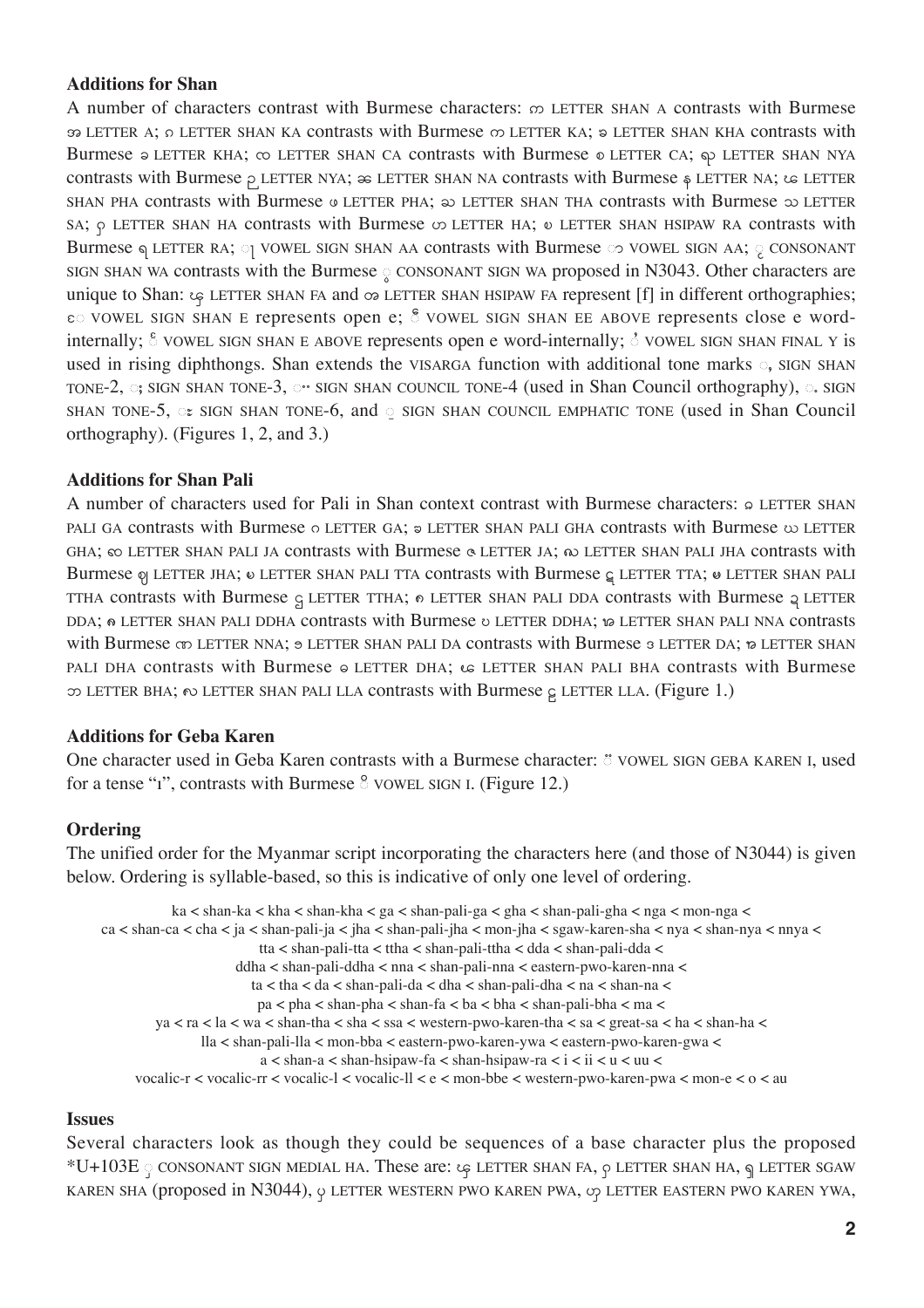and  $\infty$  LETTER EASTERN PWO KAREN GHWA. At a "Workshop on Myanmar Language Processing", held in Yangon 13-15 February 2006 (cf N3043R), this was discussed at length. All of the letters have their own place in the alphabet of the language which uses them (see Figures 4, 7, 12, and 18). In Pwo Karen, for instance,  $\eta$  LETTER SGAW KAREN SHA and  $\varphi$  LETTER WESTERN PWO KAREN PWA, are both treated as separate letters of the alphabet, sorted rather far from the base letters  $\mathfrak{q}$  *ra* and  $\circ$  *pa*, both of which do, as it happens, take genuine medials ( $\varphi$  *pya*,  $\varphi$  *pla*,  $\varphi$  *pwa*, and  $\varphi$  *rwa*) which are sorted as expected under o *pa* and *η ra*. Shan uses two letters,  $\varphi$  LETTER SHAN FA and  $\rho$  LETTER SHAN HA, both of which can be seen with alternate shapes  $\varphi$  and  $\varphi$ . It's probable that the origin of the former is  $\varphi$  *pha* +  $\varphi$  -*ha*, but the origin of the latter is (according so Sai Kam Mong 2004) a shape like  $\epsilon$ , where the top part isn't analyzable to any other letter. Since the Myanmar script is to be a unified set to deal with all of these languages, we judge it best to let  $\phi$  be used in its traditional productive medial role in the Burmese, Mon, and S'gaw Karen languages, but to encode as unique letters the ones used non-productively in Pwo Karen. In Pwo Karen, the angled marks are typically fused to the letters, which also suggests a difference. Precedent for this can be found in the letterforms used for *jha*: In Burmese, alongside  $\varphi$  is found the form  $\varphi$ , which looks as though it is a ligature of  $\circ$  *ca* and  $\circ$  *-ya* (but it isn't).

### **Unicode Character Properties**

1022: MYANMAR LETTER SHAN  $A;$ Lo; 0; L;;;;;N;;;;;;  $1035;$ MYANMAR VOWEL SIGN SHAN E;Mc;0;L;;;;;N;;;;;  $1065;$ MYANMAR LETTER WESTERN PWO KAREN THA;Lo;0;L;;;;;;;;;;;;  $1066$ ; MYANMAR LETTER WESTERN PWO KAREN PWA; $Lo$ ; $0$ ; $L$ ;;;;;; $N$ ;;;;; 1067;MYANMAR VOWEL SIGN WESTERN PWO KAREN EU; Mc; 0; L;;;;; ; N;;;;; 1068; MYANMAR VOWEL SIGN WESTERN PWO KAREN UE; Mc; 0; L;;;;; N;;;;;; 1069;MYANMAR SIGN WESTERN PWO KAREN TONE-1;Mc;0;L;;;;;;;;;;;;;  $106A;$ MYANMAR SIGN WESTERN PWO KAREN TONE-2; Mc; 0; L;;;;;;;;;;;;;;  $106B$ ; MYANMAR SIGN WESTERN PWO KAREN TONE-3; Mc;  $0: L:::::N::::;$  $106C$ : MYANMAR SIGN WESTERN PWO KAREN TONE-4; Mc; 0; L;;;;;;N;;;;; 106D; MYANMAR SIGN WESTERN PWO KAREN TONE-5; Mc; 0; L;;;;; N;;;;;  $106E$ ; MYANMAR LETTER EASTERN PWO KAREN NNA; $Lo$ ; $0$ ; $Li$ ;;;;;;;;;;;;;;;; 106F; MYANMAR LETTER EASTERN PWO KAREN YWA; Lo; 0; L;;;;;;;;;;;;;;;;;;;;;  $1070;$ MYANMAR LETTER EASTERN PWO KAREN GHWA;Lo;0;L;;;;;;;;;;;;; 1071;MYANMAR VOWEL SIGN KAYAH OE;Mn;0;NSM;;;;;N;;;;; 1072; MYANMAR VOWEL SIGN KAYAH U; Mn; 0; NSM;;;;;;;;;;;; 1073; MYANMAR VOWEL SIGN KAYAH EE; Mn; 0; NSM;;;;; ; N;;;;; 1074;MYANMAR LETTER SHAN KA;Lo;0;L;;;;;N;;;;;  $1075;$ MYANMAR LETTER SHAN KHA;Lo;0;L;;;;;;N;;;;; 1076;MYANMAR LETTER SHAN CA;Lo;0;L;;;;;N;;;;; 1077;MYANMAR LETTER SHAN NYA;Lo;0;L;;;;;N;;;;; 1078;MYANMAR LETTER SHAN NA;Lo;0;L;;;;;N;;;;; 1079;MYANMAR LETTER SHAN PHA;Lo;0;L;;;;;N;;;;;  $107A;$ MYANMAR LETTER SHAN FA;Lo;0;L;;;;;;;;;;;;; 107B; MYANMAR LETTER SHAN THA; Lo; 0; L;;;;;;N;;;;;  $107C;$ MYANMAR LETTER SHAN HA;Lo;0;L;;;;;;;;;;;; 107D; MYANMAR LETTER SHAN HSIPAW FA;Lo;0;L;;;;;;N;;;;;  $107E$ ; MYANMAR LETTER SHAN HSIPAW RA; $Lo$ ; $0$ ; $Li$ ;;;;;;;;;;;;;;;  $107F$ ; MYANMAR VOWEL SIGN SHAN AA; Mc;  $0;L$ ;;;;;;;;;;;; 1080;MYANMAR VOWEL SIGN SHAN EE ABOVE;Mn;0;NSM;;;;;N;;;;; 1081; MYANMAR VOWEL SIGN SHAN E ABOVE; Mn;0; NSM;;;;; N;;;;;; 1082; MYANMAR VOWEL SIGN SHAN FINAL Y: Mn: 0: NSM;;;;;;;;;;;;;;;;;;;;;;;;;;;;;;;;  $1083:$ MYANMAR SIGN SHAN TONE-2:Mc:0:L:::::N::::  $1084;$ MYANMAR SIGN SHAN TONE-3;Mc;0;L;;;;;N;;;;; 1085;MYANMAR SIGN SHAN COUNCIL TONE-4;Mc;0;L;;;;;N;;;;;  $1086;$ MYANMAR SIGN SHAN TONE-5;Mc;0;L;;;;;N;;;;;;  $1087;$ MYANMAR SIGN SHAN TONE-6;Mc;0;L;;;;;;N;;;;; 1088;MYANMAR SIGN SHAN COUNCIL EMPHATIC TONE;Mn;0;NSM;;;;;N;;;;; 1089;MYANMAR CONSONANT SIGN SHAN MEDIAL WA;Mn;0;NSM;;;;;N;;;;; 108A; MYANMAR LETTER SHAN PALI GA; Lo; 0; L;;;;;;N;;;;; 108B; MYANMAR LETTER SHAN PALI GHA; Lo; 0; L;;;;; ; N;;;;;;  $108C;$ MYANMAR LETTER SHAN PALI JA;Lo;0;L;;;;;;N;;;;;;  $108D$ ; MYANMAR LETTER SHAN PALI JHA: $Lo:0:L$ ;::::N;;;;; 108E: MYANMAR LETTER SHAN PALI TTA; Lo; 0; L;;;;;;N;;;;; 108F;MYANMAR LETTER SHAN PALI TTHA;Lo;0;L;;;;;N;;;;;  $1090;$ MYANMAR LETTER SHAN PALI DDA;Lo; $0;L;$ ;;;;;N;;;;; 1091; MYANMAR LETTER SHAN PALI DDHA; Lo; 0; L;;;;; ; N;;;;;;  $1092$ ; MYANMAR LETTER SHAN PALI NNA; Lo;  $0:$  L;;;;; N;;;;;; 1093:MYANMAR LETTER SHAN PALI DA;Lo;0;L;;;;;;;;;;;; 1094;MYANMAR LETTER SHAN PALI DHA;Lo;0;L;;;;;N;;;;; 1095;MYANMAR LETTER SHAN PALI BA;Lo;0;L;;;;;N;;;;;; 1096;MYANMAR LETTER SHAN PALI LLA;Lo;0;L;;;;;N;;;;;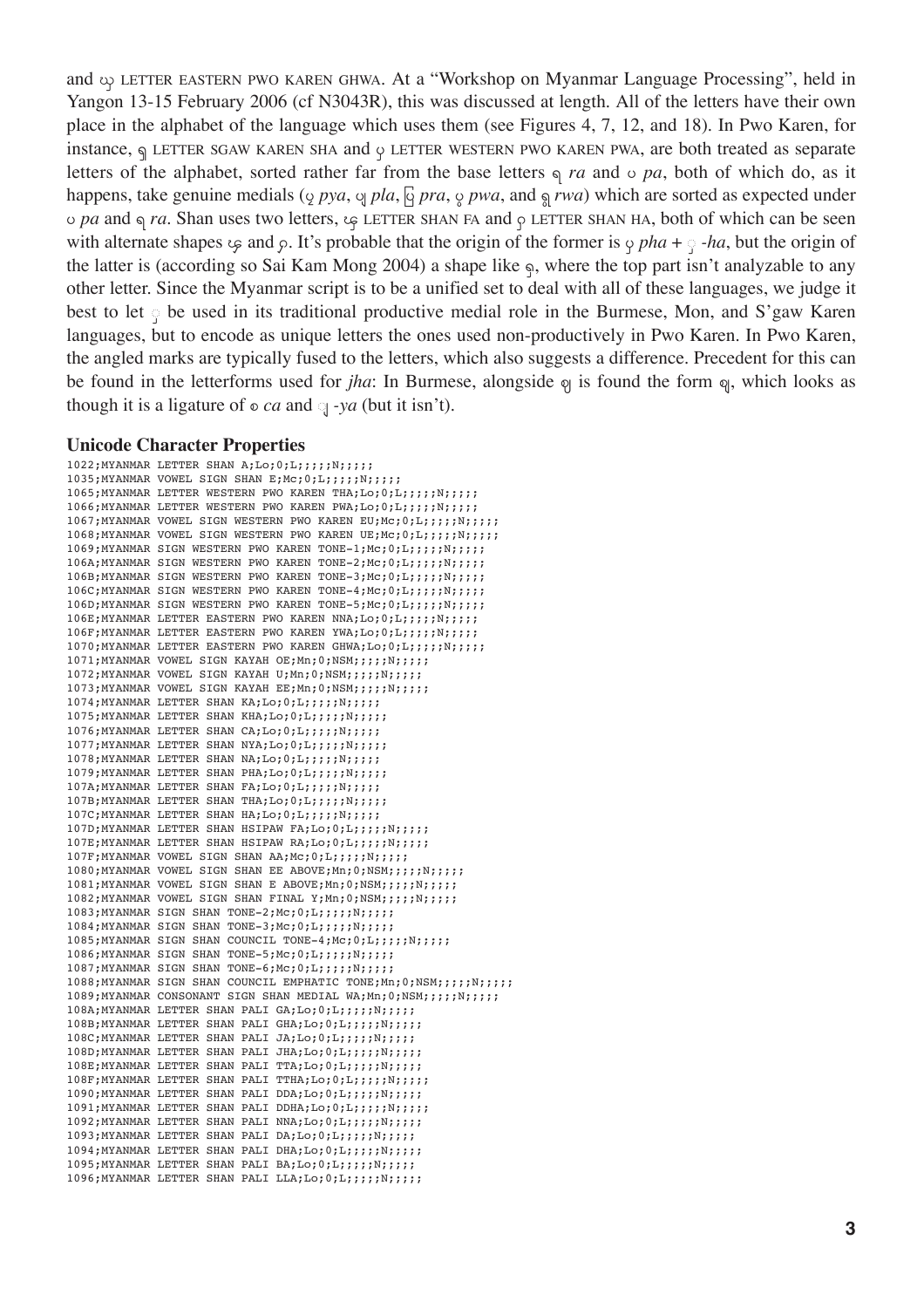# **Bibliography**

Khu Myar Reh. 2005. *The greedy dog and his bone*. [Chiang Mai]: [Payap University].  $i$ ပပ္ဒ်႙ီၼ်းလိၵ်ႈထံး ပၢၼ်မ့်, (Shan-Thai reader).  $\phi$ ∣လိခင်းထါ် (Eastern Pwo Karen reader). သွၼ်မေႈလိၵ်ႈထံး 200 လှုဝ်ႈမှုင်း (Shan-Thai reader).  $\varphi$ ตุ๊ะลุ๊ $\mathfrak s$ อ $\zeta$ อ๋ว $\zeta$ อ๋ $\zeta$   $\zeta$  (Western Pwo Karen reader).  $\tilde{\psi}$ ဖျိုးရှိဆ၊ချဲ့း ဒဲ ပယး့အခီၫပယီၫ = ပိုးကရင်-မြန်မာအဘိဓါန် =  $Pwo$  Kayin-Myanmar Dictionary. 1989. (Western Pwo Karen).

# **Acknowledgements**

This project was made possible in part by a grant from the U.S. National Endowment for the Humanities, which funded the Universal Scripts Project (part of the Script Encoding Initiative at UC Berkeley), and also by support from Payap University, Chiang Mai.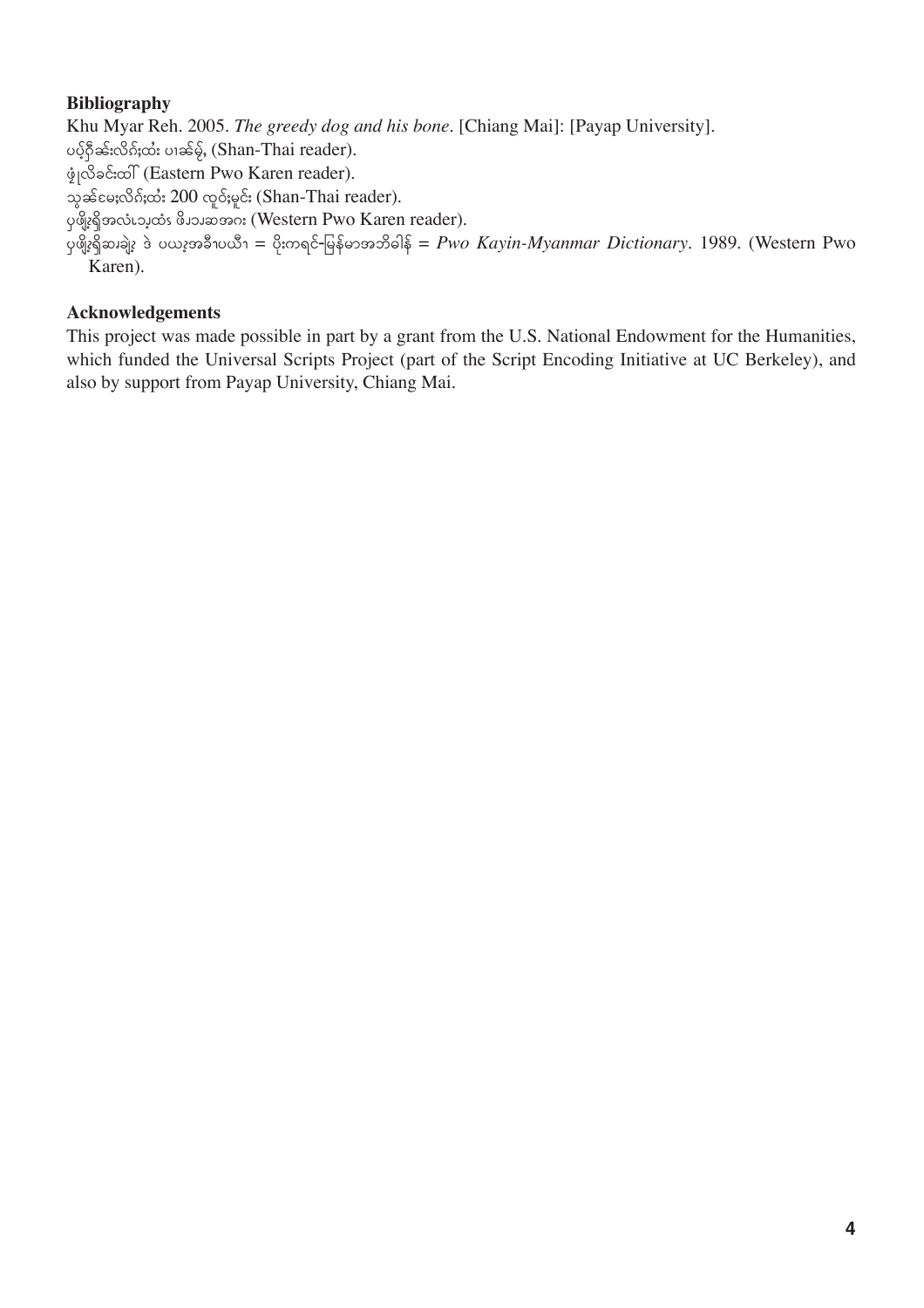Figures



Figure 1. Sample from a reader in Shan and Thai, showing (with fletchless arrows) LETTER SHAN PALI GHA, LETTER SHAN PALI JA, LETTER SHAN PALI JHA, LETTER SHAN PALI TTA, LETTER SHAN PALI TTHA, LETTER SHAN PALI DDA, LETTER SHAN PALI DDHA, LETTER SHAN PALI NNA, LETTER SHAN PALI DA, LETTER SHAN PALI DHA, LETTER SHAN PALI BHA, and LETTER SHAN PALI LLA, and showing (with fletched arrows) LETTER SHAN KA, LETTER SHAN KHA, LETTER SHAN CA, LETTER SHAN THA, LETTER SHAN NYA, LETTER SHAN NA, LETTER SHAN PHA, LETTER SHAN HSIPAW RA (or SHAN BA?), LETTER SHAN HA, LETTER SHAN A, LETTER SHAN HSIPAW FA, VOWEL SIGN SHAN FINAL Y, CONSONANT SIGN SHAN MEDIAL WA, and VOWEL SIGN SHAN AA.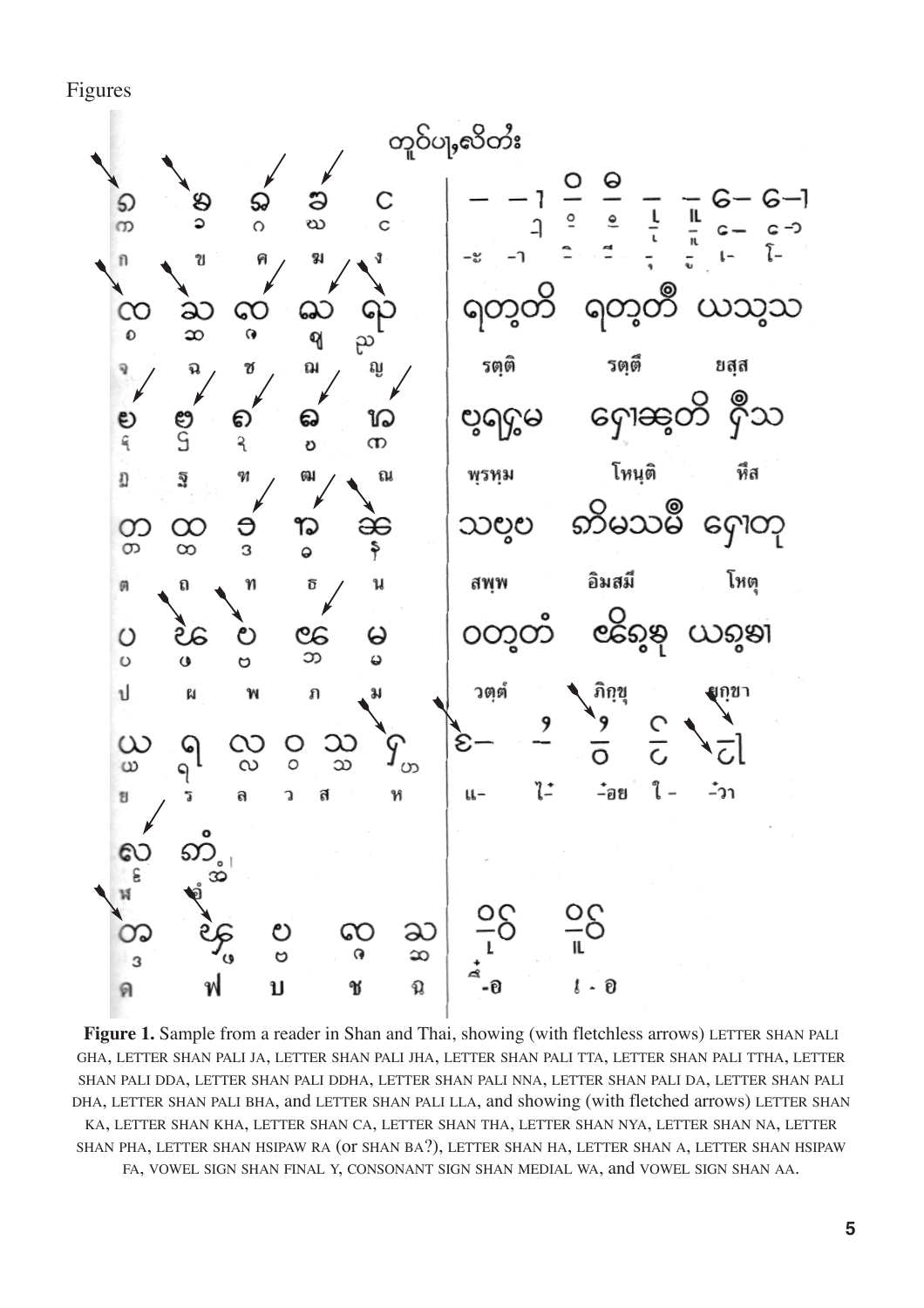သွခင်နားခင်းလိုက်းတီးစုဝ်း စိုးလိဝ်းမေုလေး ပီးခွင်းတီးစဝ် ဢ ဢၠဴ ဢီ ဢီ *ဢု* ဢူ<br>ကေး ဧဢ ႓ာူဝိ ဢောျဳ ဢိုဝွ်ဴ⁄ ဢူိဝ်  $\blacklozenge$  equiposes: ◆ ပေးအံ့သေးေတြ တို႔ အသံုး သံုး လိုက် အိုလ် အိုလ် ကာခင် စားခင် တိခင် တီခင် တီခင် တုခင် တူခင် တူခင် တိုခင် တိုခင် အင် အာင် အိင် အီင် အီင် အုင် အူင် အွင် အိုင် အိုင်  $\blacklozenge$  တွင်ယီတ်းသိင်စော်, ဓာပ် ဓာပ် ဓာပ် ဓာပ် ဓာပ် ရာပ် ရာပ် ရာပ် ရာပ် ရာပ် ု နာတ် နားတ် နာိတ် နာီတ် နာီတ် နာုတ် နာုတ် နာုတ် နာိုတ် နာိုတ် ့ တစ် တ)်စ် တိစ် တီစ် တီစ် တုစ် တူစ် တွစ် တိုစ် တို့စ် 

**Figure 2.** Sample from a Shan-Thai reader, showing LETTER SHAN KA, LETTER SHAN KHA, LETTER SHAN CA, LETTER SHAN NYA, LETTER SHAN NA, LETTER SHAN PHA, LETTER SHAN FA, LETTER SHAN HA, LETTER SHAN A, LETTER SHAN PALI GA, LETTER SHAN HSIPAW FA, LETTER SHAN HSIPAW RA, LETTER SHAN THA, VOWEL SIGN SHAN E, VOWEL SIGN SHAN AA, VOWEL SIGN SHAN A, VOWEL SIGN SHAN FINAL Y, VOWEL SIGN SHAN EE ABOVE, VOWEL SIGN SHAN E ABOVE, CONSONANT SIGN SHAN MEDIAL WA, SIGN SHAN TONE-2, SIGN SHAN TONE-3, SIGN SHAN TONE-5, and SIGN SHAN TONE-6.

**Figure 3.** Sample from a Shan Council reader, showing SIGN SHAN COUNCIL EMPHATIC TONE and SIGN SHAN TONE-4.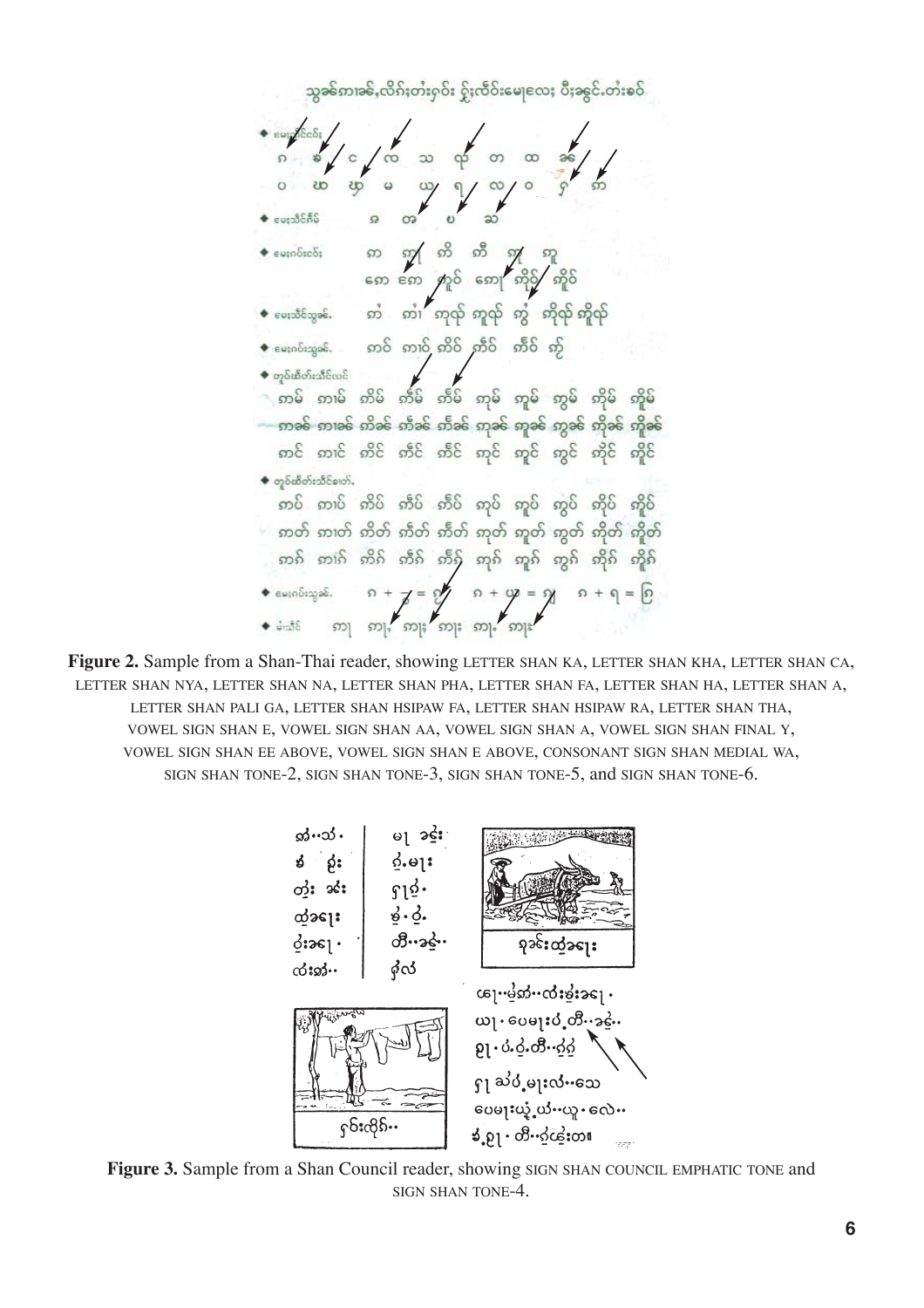

**Figure 4.** Sample from a reader in Western Pwo Karen, showing LETTER SGAW KAREN SHA, LETTER WESTERN PWO KAREN THA, and LETTER WESTERN PWO KAREN PWA.



**Figure 5.** Sample from a reader in Western Pwo Karen, showing LETTER WESTERN PWO KAREN PWA listed as a separate letter of the alphabet:  $\varphi$  *pwa* is for  $\varphi$ <sup>®</sup><sub>2</sub> *pwaphli* 'Pwo Karen'.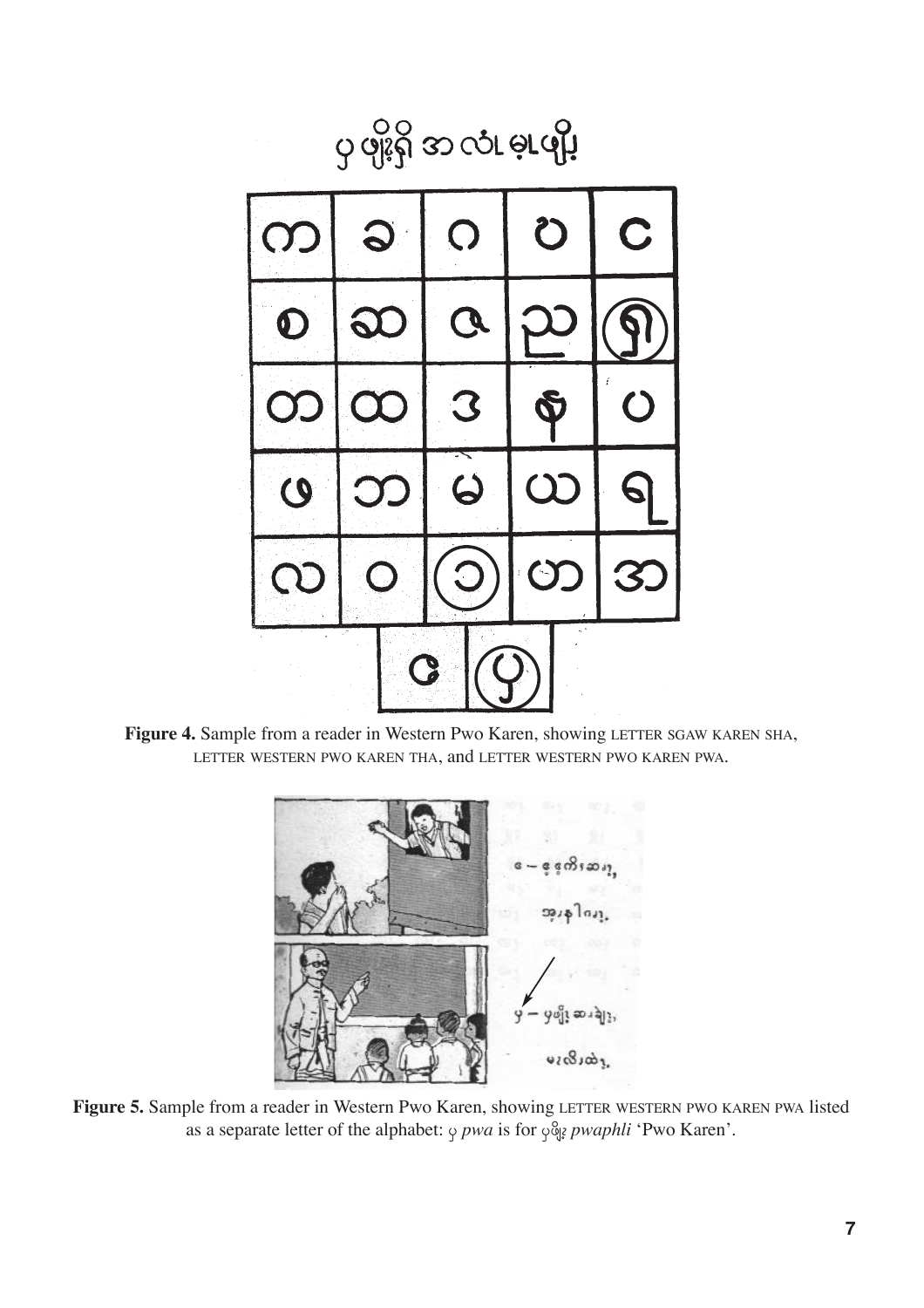ဆ)မ<sub>2</sub>လီ၊ – ၄၃ ္လွ ေ<br>မွ ေရး ေပးေ နးဝှးဘွး – နမိလူးဖိုးယူခဲ့ၫှလူကျွိုး**ဖ**ျှား နးဂူးလူ၊ – ကျီးဖူးနီ၊ပျရှူးခု၊့လွေ့ထူးနီ၊လဲ၊ နး၀ုံးလူ၊ – ဆျပ္ချန္းကိုးမ်ားတယ္။<br>နီး၀ုံးသီး – ယူးရားမွဴး ဒီမီးခ်ားတယ္။<br>နီး၀ုံးသီး – ဆာပ္ခုန္းကိုမ်ားတယ္ အဆက္ သည္။ န်းဝူးသွား – ပဘၤခု၊နဲ့ဆုံးဖူးလိုး ပဘၤဥ္မယူဆူးလဲဖြဲ႕လို႔

န်းဝှူးလူ၊ – ဘု၊ခဲ1နီ၊ပူရှူးခု၊့ခဲ့ၫွားခဲ့၊လဲ၊

- နးဝူးဘွား ပဘၤခု၊့န့ဆ၊ဖ၊ွဂီး ဘ၊၁ု၊လူအချေးနီ၊လီး
- န်းဝူးလူ၊ ဆေးလ၊ဘု၊ခဲ၊နီ၊ ပဒိုးဝူးခဲ့၊ဘုံခု၊လဲ၊

**Figure 6.** Sample from a reader in Western Pwo Karen, showing LETTER WESTERN PWO KAREN THA, LETTER SGAW KAREN SHA, and LETTER WESTERN PWO KAREN PWA.



**Figure 7.** Sample from a reader in Western Pwo Karen, listing the vowel signs and showing VOWEL SIGN TALL AA (proposed in N3043), as well as VOWEL SIGN WESTERN PWO KAREN EU, and VOWEL SIGN WESTERN PWO KAREN UE.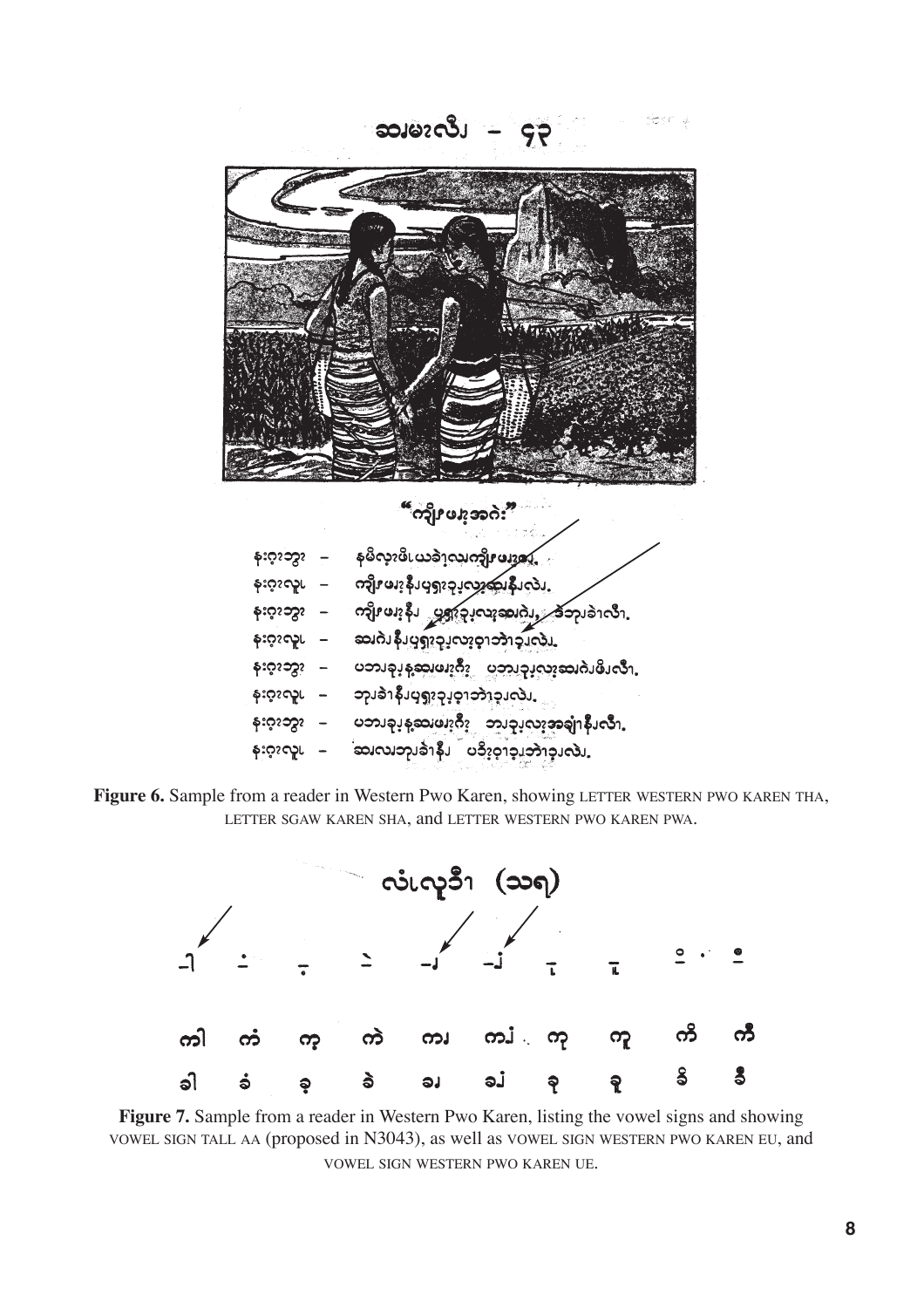

Figure 8. Sample from a reader in Western Pwo Karen, listing the tone marks and showing SIGN WESTERN PWO KAREN TONE-1, SIGN WESTERN PWO KAREN TONE-2, SIGN WESTERN PWO KAREN TONE-3, SIGN WESTERN PWO KAREN TONE-4, SIGN WESTERN PWO KAREN TONE-5.

| က | ၁         | ೧         | ဃ | C  |
|---|-----------|-----------|---|----|
| စ | ဆ         | <u>ତ୍</u> | ဈ |    |
| ဋ | ဌ         | ຊ         | Ω |    |
| တ | $\infty$  | З         | 0 | Ş  |
| ပ | ဖ         | ဗ         | ဘ | نا |
| ယ | G         | လ         | ٥ | သ  |
|   | ဟ         | ဠ         | ဘ |    |
|   | $\bullet$ | <u>()</u> |   |    |

လိုက်ဖျံးမောဝ်းယှား

**Figure 9.** Sample from a reader in Eastern Pwo Karen, showing LETTER EASTERN PWO KAREN NNA, LETTER EASTERN PWO KAREN YWA, and LETTER EASTERN PWO KAREN GHWA.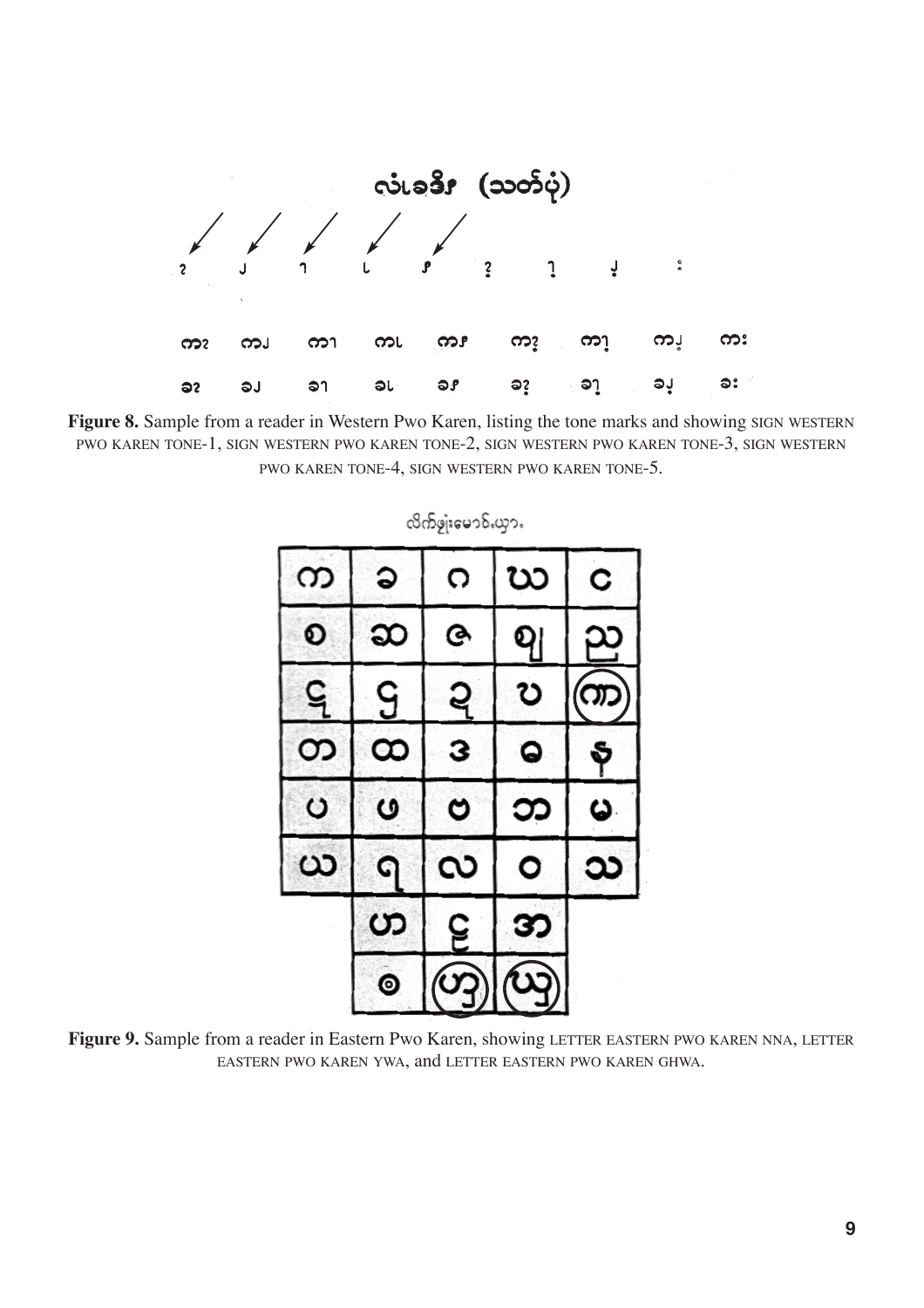

**Figure 10.** Sample from a reader in Eastern Pwo Karen, showing the ductus for writing Eastern Pwo Karen letters. Highlighted are LETTER EASTERN PWO KAREN YWA, LETTER EASTERN PWO KAREN NNA, and LETTER EASTERN PWO KAREN GHWA.



**Figure 11.** Sample from a story in Kayah, "The Greedy Dog and his Bone", showing VOWEL SIGN KAYAH OE, VOWEL SIGN KAYAH U, and VOWEL SIGN KAYAH EE.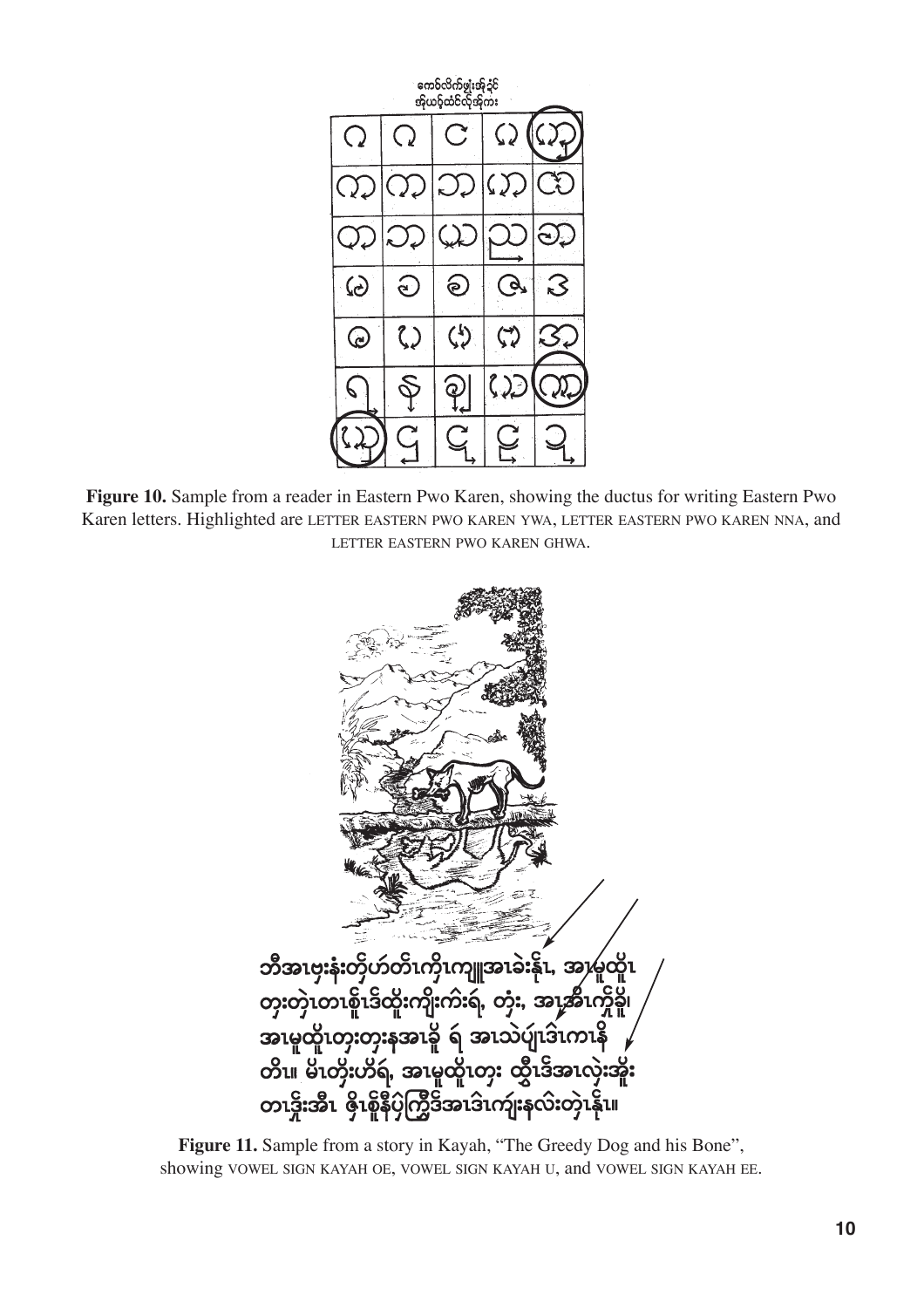

**Figure 12.** Sample from a Karen Geba primer published in 2005, showing VOWEL SIGN GEBA KAREN I alongside VOWEL SIGN I.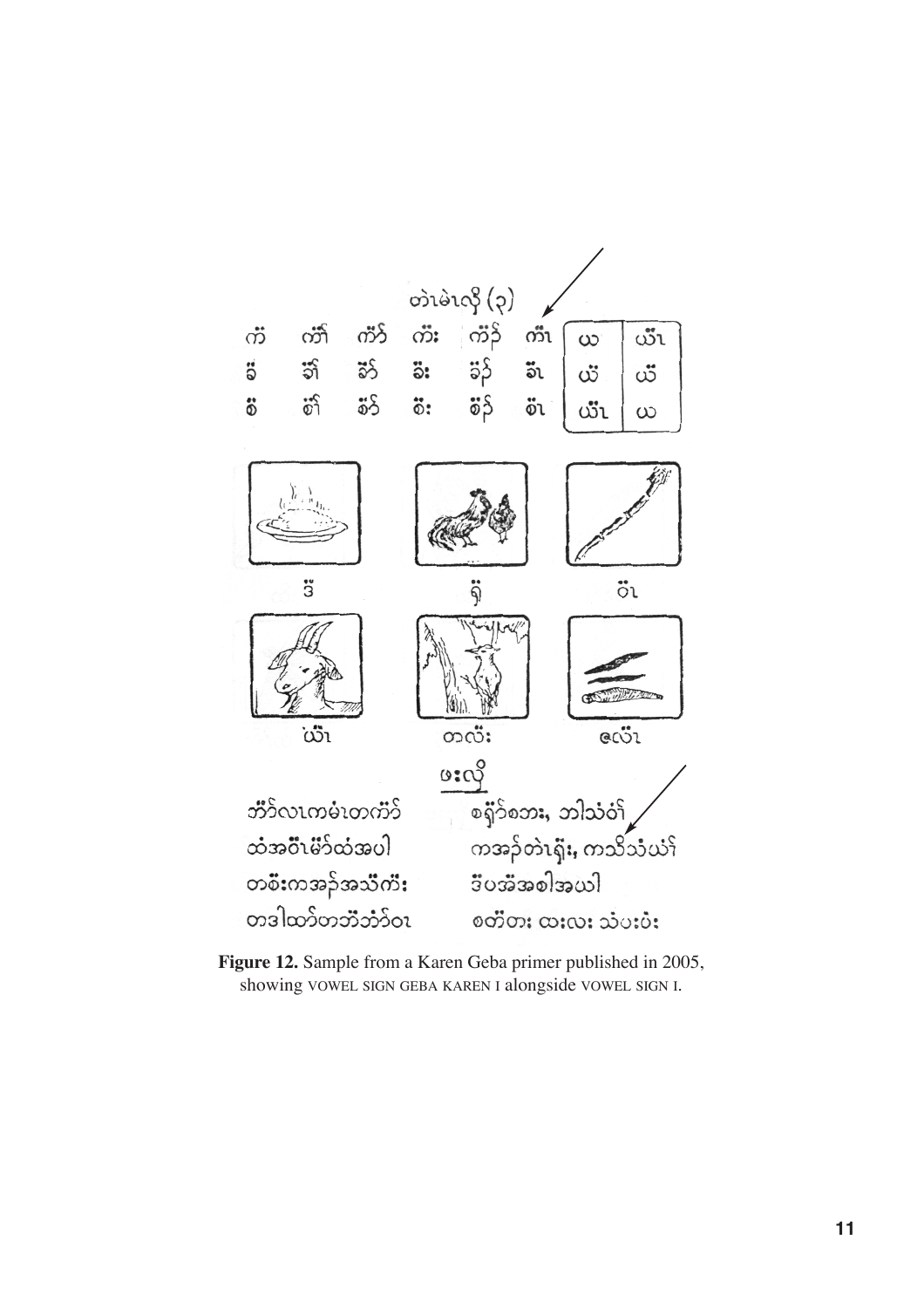|                           | 100            | 101                 | 102                       | 103                                                                                                                                                                                                                                                                                                                                           | 104                      | 105                | 106                 | 107                   | 108                                               | 109                      |
|---------------------------|----------------|---------------------|---------------------------|-----------------------------------------------------------------------------------------------------------------------------------------------------------------------------------------------------------------------------------------------------------------------------------------------------------------------------------------------|--------------------------|--------------------|---------------------|-----------------------|---------------------------------------------------|--------------------------|
| $\mathbf 0$               | $\infty$       | $\infty$            | C                         | $\frac{1}{10}$                                                                                                                                                                                                                                                                                                                                | $\circ$                  | $\odot$            |                     | $\infty$              |                                                   | $\mathcal{O}$            |
| $\mathbf{1}$              | $\Theta$       | $\infty$            | 39                        | G                                                                                                                                                                                                                                                                                                                                             | $\bigcirc$               | $\odot$            |                     | $\frac{1}{2}$         | $\mathcal{L}_{\mathcal{L}_{\mathcal{L}}}$         | $\boldsymbol{\Omega}$    |
| $\mathbf{2}$              | $\bigcirc$     | $\mathcal{S}$       | $\Omega$                  | $\sum_{i=1}^{\infty}$                                                                                                                                                                                                                                                                                                                         |                          | $\circ$            |                     |                       | $\frac{9}{2}$                                     | 12                       |
| $\ensuremath{\mathsf{3}}$ | 20             | $\Theta$            | 33                        |                                                                                                                                                                                                                                                                                                                                               | P                        | <u>US</u>          |                     | $\frac{Q}{\sqrt{2}}$  | ୍ତୁ                                               | $\Theta$                 |
| $\overline{4}$            | $\mathsf C$    | န                   | <u>තු</u>                 |                                                                                                                                                                                                                                                                                                                                               | $\varsigma$              | $\mathcal{C}$      |                     | $\Omega$              | း                                                 | $\boldsymbol{\vartheta}$ |
| $\mathbf 5$               | $\circledcirc$ | $\bigcirc$          | β                         | $\mathbf{C}$                                                                                                                                                                                                                                                                                                                                  | $\bigcirc$               | $\infty$           | $\circ$             | $\infty$              | $\ddot{\phantom{a}}$ : $\ddot{\phantom{a}}$ : 0.0 | 20                       |
| $\,6\,$                   | $\infty$       | $\mathsf O$         | 000                       |                                                                                                                                                                                                                                                                                                                                               | ၆                        | ंऽ                 | $\varphi$           | $\infty$              |                                                   | $\infty$                 |
| $\overline{7}$            | $\mathcal{Q}$  | $\bigcirc$          | 8                         |                                                                                                                                                                                                                                                                                                                                               | $\mathcal{C}$            | ್ಷ                 | ु                   | ရာ                    | ಃ                                                 | $\frac{00}{100}$         |
| $\,8\,$                   | $\mathcal{P}$  | ဘ                   |                           | $\begin{array}{c} \circ \\ \circ \circ \circ \end{array}$                                                                                                                                                                                                                                                                                     | $\mathcal{O}$            | $\ddot{\Omega}$    | $\mathbb{C} \Gamma$ | $\infty$              |                                                   |                          |
| $\boldsymbol{9}$          | ဉ              | $\pmb{\omega}$      |                           | $\left[\begin{smallmatrix} 1 & 1 \\ 1 & 1 \end{smallmatrix}\right]$                                                                                                                                                                                                                                                                           | ၉                        | $\frac{1}{\alpha}$ | $S^{\pm}$           | 35                    | ्                                                 |                          |
| A                         | ည              | $\infty$            | ဪ႞                        | $\mathcal{S}$                                                                                                                                                                                                                                                                                                                                 | $\bar{\Gamma}$           |                    | ा                   | ၾ                     | $\Omega$                                          |                          |
| $\, {\sf B}$              | $\varsigma$    | $\Theta$            | ी                         | $\begin{picture}(20,20) \put(0,0){\line(1,0){155}} \put(15,0){\line(1,0){155}} \put(15,0){\line(1,0){155}} \put(15,0){\line(1,0){155}} \put(15,0){\line(1,0){155}} \put(15,0){\line(1,0){155}} \put(15,0){\line(1,0){155}} \put(15,0){\line(1,0){155}} \put(15,0){\line(1,0){155}} \put(15,0){\line(1,0){155}} \put(15,0){\line(1,0){155}} \$ | $\, \parallel$           |                    | ា                   | ႀ                     | $\infty$                                          |                          |
| $\mathsf C$               | G              | $\infty$            | ි                         | $\overline{\mathbb{G}}_1$                                                                                                                                                                                                                                                                                                                     | SOL                      |                    | ा                   | $\varphi$             | $\infty$                                          |                          |
| $\mathsf D$               | $\overline{q}$ | $\bigcirc$          | $\frac{1}{2}$             | ି                                                                                                                                                                                                                                                                                                                                             | $\underline{\mathbb{S}}$ |                    | $\bigcirc$          | $\infty$              | $\infty$                                          |                          |
| $\mathsf E$               | $\mathcal{O}$  | $\infty$            | $\ddot{a}$                | $\frac{1}{\sqrt{2}}$                                                                                                                                                                                                                                                                                                                          | $\overline{q}$           |                    | ၮ                   | $\boldsymbol{\omega}$ | $\mathcal{Q}$                                     |                          |
| $\mathsf F$               | CD             | $\circlearrowright$ | $\mathbb{Q}^{\mathbb{Z}}$ | ဿ                                                                                                                                                                                                                                                                                                                                             | ၏                        |                    | O <sub>1</sub>      | ा                     | $\hat{\mathbf{v}}$                                |                          |

# **TABLE XX - Row 10: MYANMAR**

**G = 00**  $P = 00$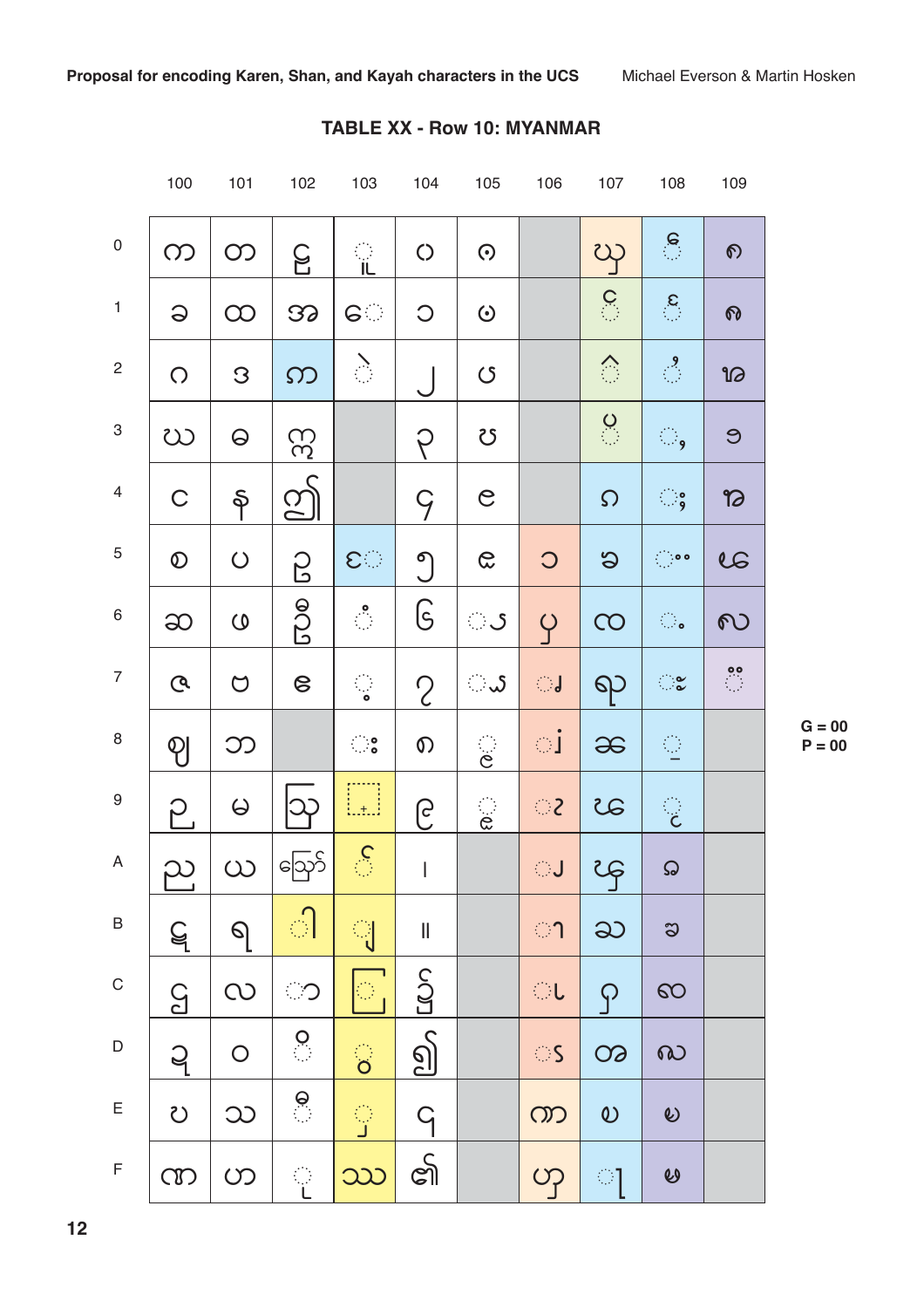| hex                                                                                                                                                                                                                                                                                                                                                                                                                                                                                                                                                                                                                                                                           | Name                                                                                                                                                                                                                                                                                                                                                                                                                                                                                                                                                                                                                                                                                                                                                                                                                                                                                                                                                                                                                                                                                                                                                                                                                                                                                                                                                                                                                                                                                                                                                                                                                                                                                                                                                                                                                                                                                                                                                                                                                                                                                                                                                                                                                                                                                                                                                                                                                                                               | hex                                                                                                                                                                                                                                                                                                                                                                                                                                                | Name                                                                                                                                                                                                                                                                                                                                                                                                                                                                                                                                                                                                                                                                                                                                                                                                                                                                                                                                                                                                                                                                                                                                                                                                                                                                                                                                                                                                                                                                                                                                                                                                                                                                                                                                                                                                                                                                                                                                                                                                                                                                                                                                                                                                                                                                                                                                                                                                                                                                                                                                                                                                                                                                                                                                                                                                                                            |
|-------------------------------------------------------------------------------------------------------------------------------------------------------------------------------------------------------------------------------------------------------------------------------------------------------------------------------------------------------------------------------------------------------------------------------------------------------------------------------------------------------------------------------------------------------------------------------------------------------------------------------------------------------------------------------|--------------------------------------------------------------------------------------------------------------------------------------------------------------------------------------------------------------------------------------------------------------------------------------------------------------------------------------------------------------------------------------------------------------------------------------------------------------------------------------------------------------------------------------------------------------------------------------------------------------------------------------------------------------------------------------------------------------------------------------------------------------------------------------------------------------------------------------------------------------------------------------------------------------------------------------------------------------------------------------------------------------------------------------------------------------------------------------------------------------------------------------------------------------------------------------------------------------------------------------------------------------------------------------------------------------------------------------------------------------------------------------------------------------------------------------------------------------------------------------------------------------------------------------------------------------------------------------------------------------------------------------------------------------------------------------------------------------------------------------------------------------------------------------------------------------------------------------------------------------------------------------------------------------------------------------------------------------------------------------------------------------------------------------------------------------------------------------------------------------------------------------------------------------------------------------------------------------------------------------------------------------------------------------------------------------------------------------------------------------------------------------------------------------------------------------------------------------------|----------------------------------------------------------------------------------------------------------------------------------------------------------------------------------------------------------------------------------------------------------------------------------------------------------------------------------------------------------------------------------------------------------------------------------------------------|-------------------------------------------------------------------------------------------------------------------------------------------------------------------------------------------------------------------------------------------------------------------------------------------------------------------------------------------------------------------------------------------------------------------------------------------------------------------------------------------------------------------------------------------------------------------------------------------------------------------------------------------------------------------------------------------------------------------------------------------------------------------------------------------------------------------------------------------------------------------------------------------------------------------------------------------------------------------------------------------------------------------------------------------------------------------------------------------------------------------------------------------------------------------------------------------------------------------------------------------------------------------------------------------------------------------------------------------------------------------------------------------------------------------------------------------------------------------------------------------------------------------------------------------------------------------------------------------------------------------------------------------------------------------------------------------------------------------------------------------------------------------------------------------------------------------------------------------------------------------------------------------------------------------------------------------------------------------------------------------------------------------------------------------------------------------------------------------------------------------------------------------------------------------------------------------------------------------------------------------------------------------------------------------------------------------------------------------------------------------------------------------------------------------------------------------------------------------------------------------------------------------------------------------------------------------------------------------------------------------------------------------------------------------------------------------------------------------------------------------------------------------------------------------------------------------------------------------------|
| 00<br>01<br>02<br>03<br>04<br>05<br>06<br>07<br>08<br>09<br>0A<br>0 <sub>B</sub><br>0C<br>0 <sub>D</sub><br>0E<br>0F<br>10<br>11<br>12<br>13<br>14<br>15<br>16<br>17<br>18<br>19<br>1A<br>1B<br>1 <sup>C</sup><br>1D<br>1E<br>1F<br>20<br>$\begin{array}{c} 21 \\ 22 \end{array}$<br>23<br>24<br>25<br>26<br>$\overline{27}$<br>28<br>29<br>2A<br>2B<br>$\overline{2}\overline{C}$<br>2D<br>2E<br>2F<br>30<br>31<br>32<br>33<br>34<br>35<br>36<br>37<br>38<br>39<br>3A<br>$\frac{3B}{3C}$<br>3D<br>3E<br>3F<br>40<br>41<br>42<br>43<br>44<br>45<br>46<br>47<br>48<br>49<br>4A<br>4B<br>4C<br>4D<br>4E<br>4F<br>50<br>51<br>52<br>53<br>54<br>55<br>56<br>57<br>58<br>Group 00 | <b>MYANMAR LETTER KA</b><br>MYANMAR LETTER KHA<br>MYANMAR LETTER GA<br>MYANMAR LETTER GHA<br><b>MYANMAR LETTER NGA</b><br>MYANMAR LETTER CA<br>MYANMAR LETTER CHA<br>MYANMAR LETTER JA<br>MYANMAR LETTER JHA<br>MYANMAR LETTER NYA<br>MYANMAR LETTER NNYA<br>MYANMAR LETTER TTA<br>MYANMAR LETTER TTHA<br>MYANMAR LETTER DDA<br>MYANMAR LETTER DDHA<br>MYANMAR LETTER NNA<br><b>MYANMAR LETTER TA</b><br>MYANMAR LETTER THA<br>MYANMAR LETTER DA<br>MYANMAR LETTER DHA<br>MYANMAR LETTER NA<br>MYANMAR LETTER PA<br>MYANMAR LETTER PHA<br>MYANMAR LETTER BA<br><b>MYANMAR LETTER BHA</b><br>MYANMAR LETTER MA<br>MYANMAR LETTER YA<br>MYANMAR LETTER RA<br>MYANMAR LETTER LA<br>MYANMAR LETTER WA<br>MYANMAR LETTER SA<br><b>MYANMAR LETTER HA</b><br>MYANMAR LETTER LLA<br><b>MYANMAR LETTER A</b><br><b>MYANMAR LETTER SHAN A</b><br><b>MYANMAR LETTER I</b><br><b>MYANMAR LETTER II</b><br>MYANMAR LETTER U<br>MYANMAR LETTER UU<br><b>MYANMAR LETTER E</b><br>(This position shall not be used)<br>MYANMAR LETTER O<br>MYANMAR LETTER AU<br><b>MYANMAR VOWEL SIGN TALL AA</b><br>MYANMAR VOWEL SIGN AA<br><b>MYANMAR VOWEL SIGN I</b><br>MYANMAR VOWEL SIGN II<br>MYANMAR VOWEL SIGN U<br>MYANMAR VOWEL SIGN UU<br>MYANMAR VOWEL SIGN E<br>MYANMAR VOWEL SIGN AI<br>(This position shall not be used)<br>(This position shall not be used)<br><u>MYANMAR VOWEL SIGN SHAN E</u><br>MYANMAR SIGN ANUSVARA<br>MYANMAR SIGN DOT BELOW<br><b>MYANMAR SIGN VISARGA</b><br>MYANMAR SIGN VIRAMA<br><u>MYANMAR SIGN ASAT</u><br><b>MYANMAR CONSONANT SIGN MEDIAL YA</b><br>MYANMAR CONSONANT SIGN MEDIAL RA<br><u>MYANMAR CONSONANT SIGN MEDIAL WA</u><br>MYANMAR CONSONANT SIGN MEDIAL HA<br><b>MYANMAR LETTER GREAT SA</b><br>MYANMAR DIGIT ZERO<br>MYANMAR DIGIT ONE<br><b>MYANMAR DIGIT TWO</b><br><b>MYANMAR DIGIT THREE</b><br><b>MYANMAR DIGIT FOUR</b><br><b>MYANMAR DIGIT FIVE</b><br><b>MYANMAR DIGIT SIX</b><br>MYANMAR DIGIT SEVEN<br><b>MYANMAR DIGIT EIGHT</b><br>MYANMAR DIGIT NINE<br>MYANMAR SIGN LITTLE SECTION<br>MYANMAR SIGN SECTION<br><b>MYANMAR SYMBOL LOCATIVE</b><br>MYANMAR SYMBOL COMPLETED<br>MYANMAR SYMBOL AFOREMENTIONED<br>MYANMAR SYMBOL GENITIVE<br><b>MYANMAR LETTER SHA</b><br><b>MYANMAR LETTER SSA</b><br>MYANMAR LETTER VOCALIC R<br>MYANMAR LETTER VOCALIC RR<br>MYANMAR LETTER VOCALIC L<br><b>MYANMAR LETTER VOCALIC LL</b><br>MYANMAR VOWEL SIGN VOCALIC R<br>MYANMAR VOWEL SIGN VOCALIC RR<br>MYANMAR VOWEL SIGN VOCALIC L | 59<br>5A<br>5B<br>5C<br>5D<br>5E<br>5F<br>60<br>61<br>62<br>63<br>64<br>65<br>66<br>67<br>68<br>69<br>6A<br>6B<br>6C<br>6D<br>6E<br>6F<br>70<br>71<br>72<br>73<br>74<br>75<br>76<br>77<br>78<br>79<br>7A<br>7B<br>7C<br>7D<br>7E<br>7F<br>80<br>81<br>82<br>83<br>84<br>85<br>86<br>87<br>88<br>89<br>8A<br>8B<br>8C<br>8D<br>8E<br>8F<br>90<br>91<br>92<br>93<br>94<br>95<br>96<br>97<br>98<br>99<br>9Α<br>9Β<br>9C<br>9D<br>9E<br>9F<br>Plane 00 | MYANMAR VOWEL SIGN VOCALIC LL<br>(This position shall not be used)<br>(This position shall not be used)<br>(This position shall not be used)<br>(This position shall not be used)<br>(This position shall not be used)<br>(This position shall not be used)<br>(This position shall not be used)<br>(This position shall not be used)<br>(This position shall not be used)<br>(This position shall not be used)<br>(This position shall not be used)<br>MYANMAR LETTER WESTERN PWO KAREN THA<br><u>MYANMAR LETTER WESTERN PWO KAREN PWA</u><br><u>MYANMAR VOWEL SIGN WESTERN PWO KAREN EU</u><br>MYANMAR VOWEL SIGN WESTERN PWO KAREN UE<br><u>MYANMAR SIGN WESTERN PWO KAREN TONE-1</u><br><b>MYANMAR SIGN WESTERN PWO KAREN TONE-2</b><br>MYANMAR SIGN WESTERN PWO KAREN TONE-3<br><u>MYANMAR SIGN WESTERN PWO KAREN TONE-4</u><br>MYANMAR SIGN WESTERN PWO KAREN TONE-5<br><u>MYANMAR LETTER EASTERN PWO KAREN NNA</u><br><u>MYANMAR LETTER EASTERN PWO KAREN YWA</u><br><u>MYANMAR LETTER EASTERN PWO KAREN GHWA</u><br><u>MYANMAR VOWEL SIGN KAYAH OE</u><br>MYANMAR VOWEL SIGN KAYAH U<br><b>MYANMAR VOWEL SIGN KAYAH EE</b><br><u>MYANMAR LETTER SHAN KA</u><br><b>MYANMAR LETTER SHAN KHA</b><br><u>MYANMAR LETTER SHAN CA</u><br><u>MYANMAR LETTER SHAN NYA</u><br><b>MYANMAR LETTER SHAN NA</b><br><u>MYANMAR LETTER SHAN PHA</u><br><b>MYANMAR LETTER SHAN FA</b><br><b>MYANMAR LETTER SHAN THA</b><br><b>MYANMAR LETTER SHAN HA</b><br><u>MYANMAR LETTER SHAN HSIPAW FA</u><br><u>MYANMAR LETTER SHAN HSIPAW RA</u><br><b>MYANMAR VOWEL SIGN SHAN AA</b><br><b>MYANMAR VOWEL SIGN SHAN EE ABOVE</b><br><u>MYANMAR VOWEL SIGN SHAN E ABOVE</u><br>MYANMAR VOWEL SIGN SHAN FINAL Y<br><b>MYANMAR SIGN SHAN TONE-2</b><br><b>MYANMAR SIGN SHAN TONE-3</b><br><b>MYANMAR SIGN SHAN COUNCIL TONE-4</b><br><u>MYANMAR SIGN SHAN TONE-5</u><br><b>MYANMAR SIGN SHAN TONE-6</b><br><b>MYANMAR SIGN SHAN COUNCIL EMPHATIC TONE</b><br><u>MYANMAR CONSONANT SIGN SHAN MEDIAL WA</u><br>MYANMAR LETTER SHAN PALI GA<br>MYANMAR LETTER SHAN PALI GHA<br>MYANMAR LETTER SHAN PALI JA<br><b>MYANMAR LETTER SHAN PALI JHA</b><br><b>MYANMAR LETTER SHAN PALI TTA</b><br><b>MYANMAR LETTER SHAN PALI TTHA</b><br><u>MYANMAR LETTER SHAN PALI DDA</u><br><u>MYANMAR LETTER SHAN PALI DDHA</u><br><u>MYANMAR LETTER SHAN PALI NNA</u><br><b>MYANMAR LETTER SHAN PALI DA</b><br><b>MYANMAR LETTER SHAN PALI DHA</b><br><u>MYANMAR LETTER SHAN PALI BHA</u><br><u>MYANMAR LETTER SHAN PALI LLA</u><br>MYANMAR VOWEL SIGN GEBA KAREN I<br>(This position shall not be used)<br>(This position shall not be used)<br>(This position shall not be used)<br>(This position shall not be used)<br>(This position shall not be used)<br>(This position shall not be used)<br>(This position shall not be used)<br>(This position shall not be used)<br>Row 1B |

### **TABLE XX - Row 10: MYANMAR**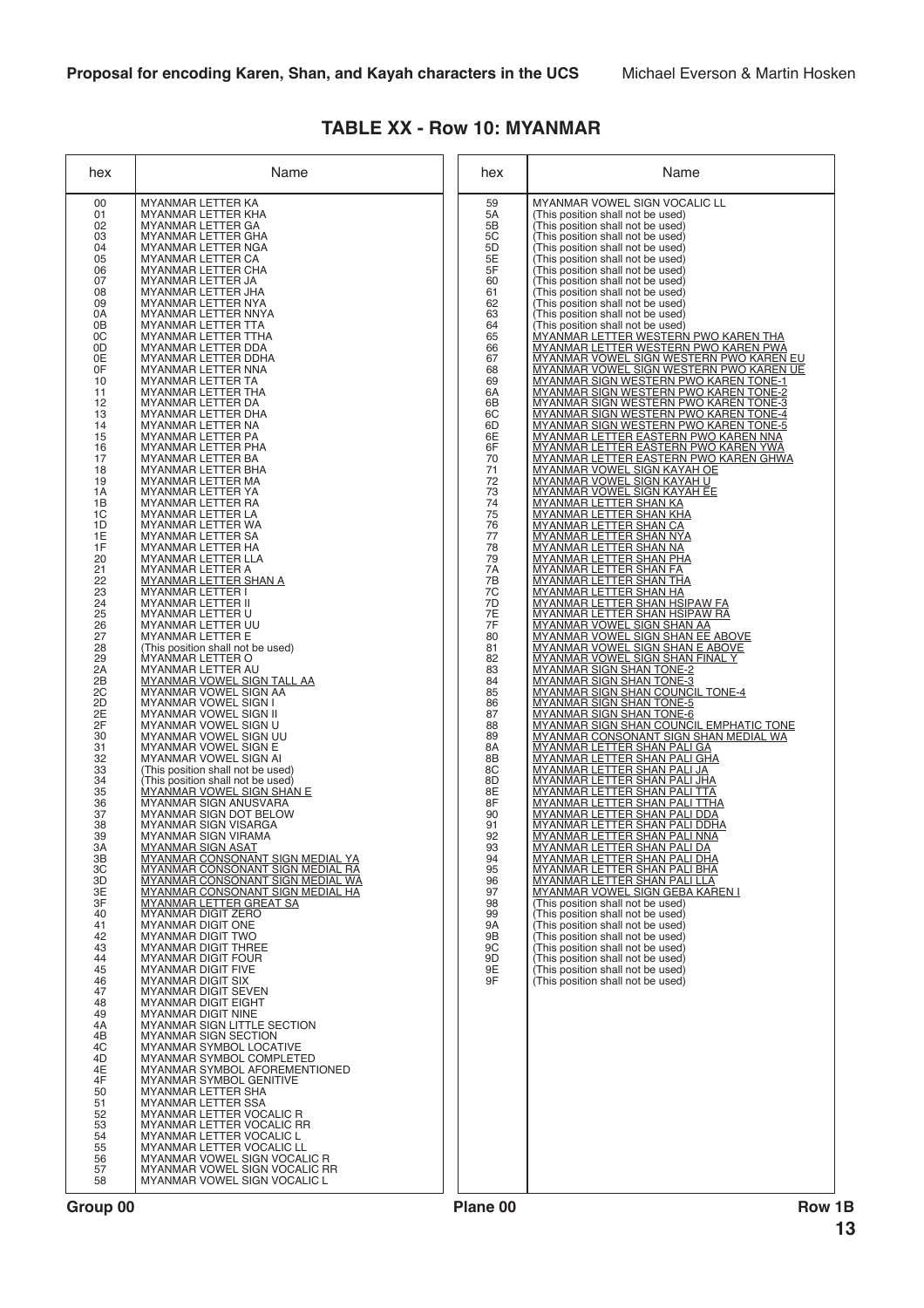## **A. Administrative**

#### **1. Title**

Proposal for encoding characters for Myanmar minority languages vin the UCS. **2. Requester's name** Michael Everson and Martin Hosken **3. Requester type (Member body/Liaison/Individual contribution)** Individual contribution. **4. Submission date** 2006-04-09 **5. Requester's reference (if applicable) 6. Choose one of the following: 6a. This is a complete proposal** Yes. **6b. More information will be provided later**

No.

No.

53

Yes.

Yes.

### **B. Technical – General**

**1. Choose one of the following: 1a. This proposal is for a new script (set of characters) Proposed name of script 1b. The proposal is for addition of character(s) to an existing block** Yes. **1c. Name of the existing block** Myanmar. **2. Number of characters in proposal 3. Proposed category (A-Contemporary; B.1-Specialized (small collection); B.2-Specialized (large collection); C-Major extinct; D-Attested extinct; E-Minor extinct; F-Archaic Hieroglyphic or Ideographic; G-Obscure or questionable usage symbols)** Category A. **4a. Proposed Level of Implementation (1, 2 or 3)** Level 2 **4b. Is a rationale provided for the choice?** Yes. **4c. If YES, reference** Brahmic Level 2 implementation. **5a. Is a repertoire including character names provided? 5b. If YES, are the names in accordance with the "character naming guidelines" in Annex L of P&P document?** Yes. **5c. Are the character shapes attached in a legible form suitable for review? 6a. Who will provide the appropriate computerized font (ordered preference: True Type, or PostScript format) for publishing the standard?** Michael Everson. **6b. If available now, identify source(s) for the font (include address, e-mail, ftp-site, etc.) and indicate the tools used:** Michael Everson, Fontographer. **7a. Are references (to other character sets, dictionaries, descriptive texts etc.) provided?**

**7b. Are published examples of use (such as samples from newspapers, magazines, or other sources) of proposed characters attached?**

Yes.

No.

**8. Special encoding issues: Does the proposal address other aspects of character data processing (if applicable) such as input, presentation, sorting, searching, indexing, transliteration etc. (if yes please enclose information)?** Yes.

**9. Additional Information: Submitters are invited to provide any additional information about Properties of the proposed Character(s) or Script that will assist in correct understanding of and correct linguistic processing of the proposed character(s) or script.**

See above.

## **C. Technical – Justification**

**1. Has this proposal for addition of character(s) been submitted before? If YES, explain.**

Yes, similar characters have been submitted before. See N2768, N3043, N3044

**2a. Has contact been made to members of the user community (for example: National Body, user groups of the script or characters, other experts, etc.)?**

Yes.